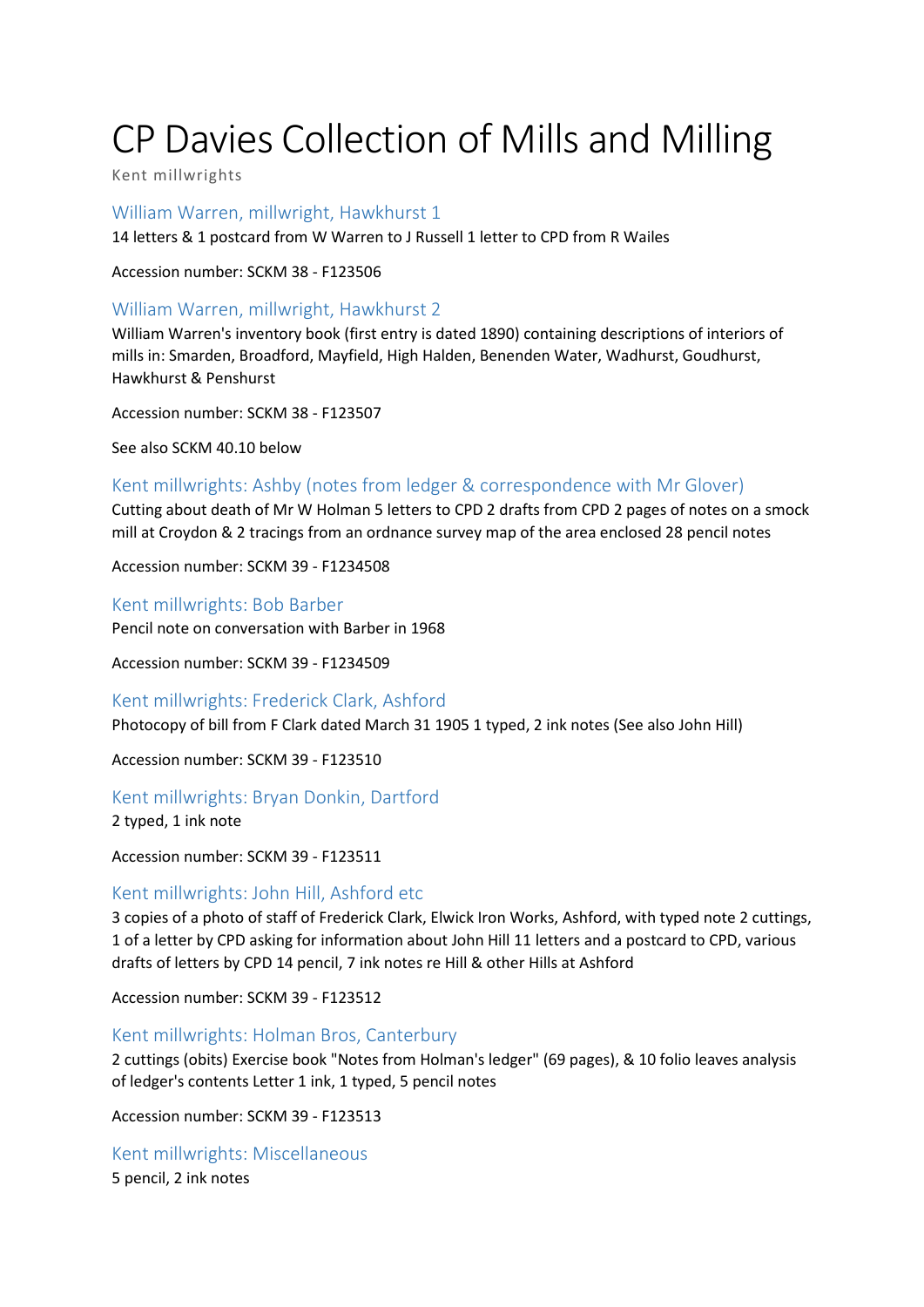#### Accession number: SCKM 39 - F123514

#### Kent millwrights: Dover

Trade cards for Crisp & Gurry, V & J Robbins, John Robbins Photocopy of letter head of Jas Robbins, 1901 1 cutting 1 letter by CPD plus draft 7 ink, 1 typed, 20 pencil notes

Accession number: SCKM 40 - F123515

#### Kent millwrights: Stephen Hooper, Margate

2 letters Photocopy of letter in the Mechanics' Magazine, 1826 about Hooper, his life & inventions

Accession number: SCKM 40 - F123516

Kent millwrights: Hooper's patent vanes

Typed copy of an ad in the Kentish Gazette, March 1791

Accession number: SCKM 40 - F123517

Kent millwrights: Notes from Littlewood's ledgers

4 leaves of pencil notes

Accession number: SCKM 40 - F123518

#### Kent millwrights: Notes from J Stedman's ledger 1829-45

2 letters from Joan Stedman 3 notebooks, ledger contents list, compiled by CPD Typed copy of Nathaniel Stedman's will, Oct 1807 13 cards with ledger extracts 3 pencil notes

Accession number: SCKM 40 - F123519

#### Kent millwrights: Mill machinery, steam engines etc

1 letter re Bryan Corcoran Photocopy of ad for Medway Iron & Brass Works Photocopy of bill from W Lancefield, Traction Engine Proprietors, Sellindge 4 leaves in pencil, Kent refs in a Boulton & Watt catalogue of Old Engines 1 typed, 2 pencil, 5 ink notes

Accession number: SCKM 40 - F123520

Kent millwrights: Stockwell family, Cheriton

1 typed, 1 ink, 5 pencil notes

Accession number: SCKM 40 - F123521

Kent millwrights: Robert Sweetlove, Wingham Copy of letter by Sweetlove, June 1st 1861 Draft of CPD letter & reply

Accession number: SCKM 40 - F123522

Kent millwrights: Weeks, Maidstone CPD pencil draft to W Weeks & Son, and reply

Accession number: SCKM 40 - F123523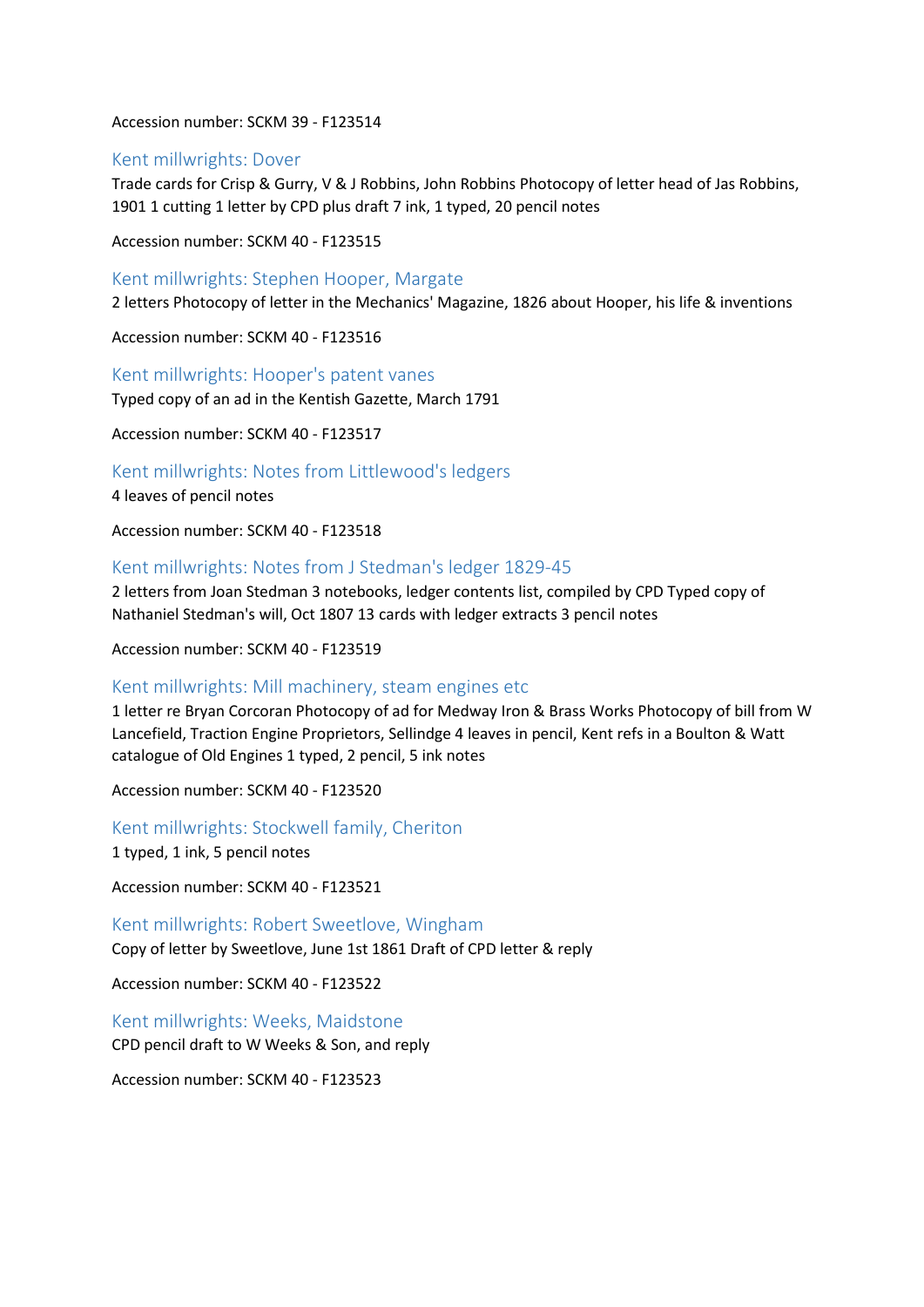#### Kent millwrights: Wm Warren, Hawkhurst

2 photos (1 of Frank Warren, 1 of Warren's shop 1927) 1 cutting Photocopies of 16 letters by W Warren, 1902-23 Memorandum Aug 25 1842 signed by William & George Warren, & John Croft re rebuilding of the flood gates by Etchingham Church 2 typed, 4 pencil notes

Accession number: SCKM 40 - F123524

Kent millwrights: Kent Fire Insurance Company Extracts from Mill Survey Book 1814- 1823

(Notebook, 62p in ink, with 5 photos of plans tipped in, plus a plan on tracing paper) Letter by CPD 7 pencil notes

Accession number: SCKM 40 - F123525

## Kent millwrights

42 notes, alphabetical by miller

Accession number: SCKM 41 - F123526

Kent millwrights: Canterbury 26 notes

Accession number: SCKM 41 - F123527

Kent millwrights: Faversham

9 notes

Accession number: SCKM 41 - F123528

Kent millwrights: Leeds etc (Sweetlove family) 9 notes

Accession number: SCKM 41 - F123529

Kent millwrights: Maidstone 15 notes

Accession number: SCKM 41 - F123530

Kent millwrights: Rochester & Strood 5 notes

Accession number: SCKM 41 - F123531

Kent millwrights: Sandwich 19 notes

Accession number: SCKM 41 - F123532

Kent millwrights: Sevenoaks 6 notes

Accession number: SCKM 41 - F123533